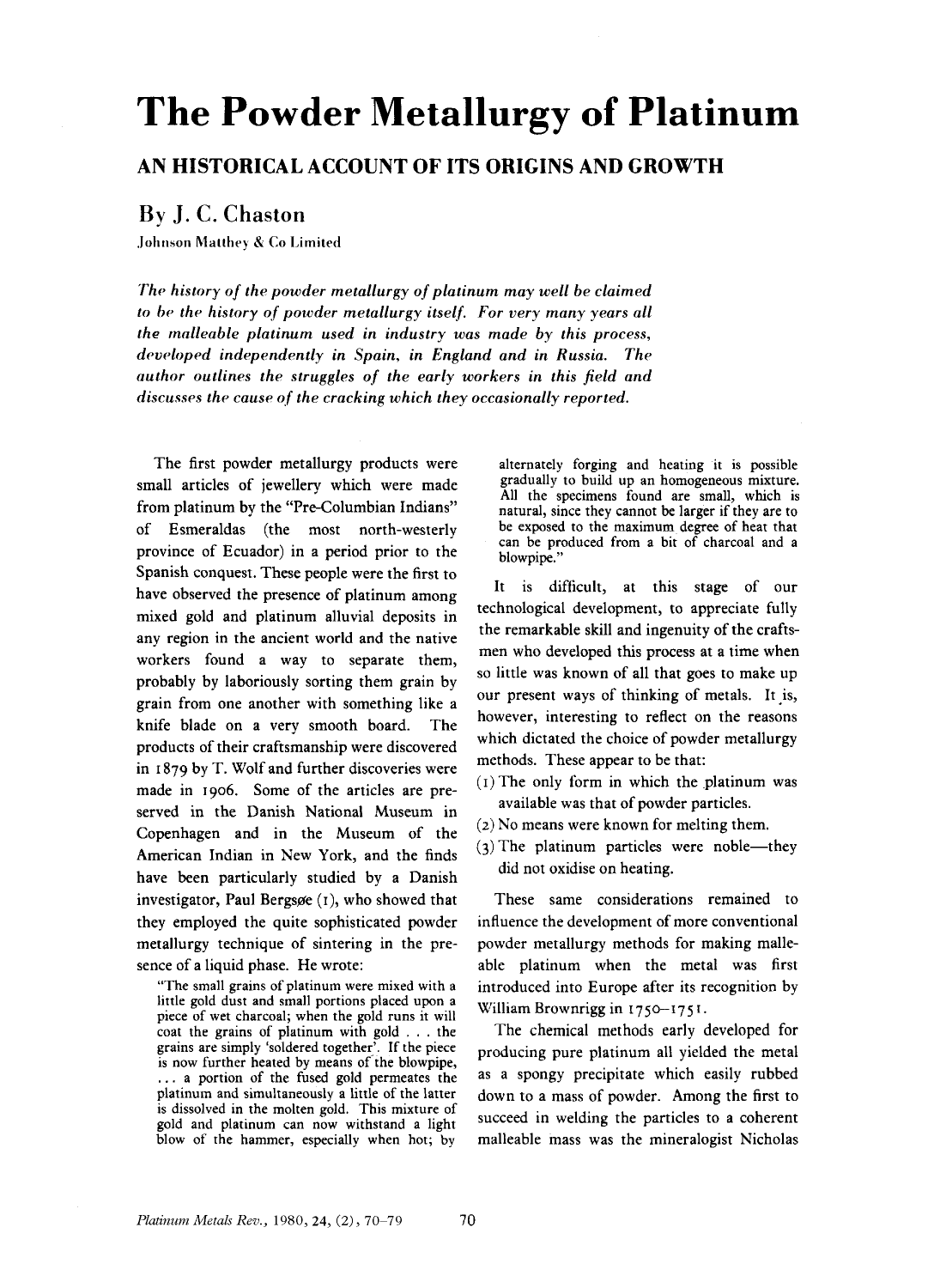

*The earliest examples of powder metallurgy, these are but a few of the many articles nf platinum jewellery made by the natives of South America well before the Spanish Conquest that began in 1512 A.D. and are now in the Museum of the American Indian in New York. The internal diameter of the rings is just over 1 cm, and all the articles were made by sintering small grains of platinum with a proportion of gold to provide a liquid phase* 

Anne de 1'Isle (and not, as is often quoted, Jean Baptiste Louis Rome Delisle) *(2)* who some time before **1775** wrote to **his** colleague L. B. Guyton de Morveau, later known as Citizen Guyton, (the compiler of a Dictionary of Chemistry) saying that:

"he had not employed any **flux,** that he had simply treated his platinum in a double Hessian crucible on the fire of a forge animated by the wind of two blowers, and that he had obtained a very compact and brilliant button which could be flattened and filed, and moreover was reasonably malleable; the two little buttons which he enclosed with his letter furnish a most complete proof of this"(3).

Many of **de 1'Isle's** circle of friends in Paris repeated his experiments, and Pierre-Joseph Macquer, Professor *of* Chemistry in the Jardin du Roi, in particular (who had succeeded in **1758** in melting platinum by means of a large burning mirror) appreciated **very** clearly the nature of the mechanism by which the platinum particles were consolidated. **He** wrote:

"particles of platina being infinitely divided in the precipitate . . . show the extraordinary effect on their agglutination in the proportion of their points of contact . . , (and) solid masses result which have all the appearance of quite dense metal, melted and solidified by cooling, but they are really nothing but the result of a simple agglutination among an infinite number of infinitely small particles"(4).

**A** number of his small malleable discs of platinum were distributed among his friends by de **I'Isle, but** there is no evidence that he ever worked on any but a laboratory scale. Count Carl von Sickingen, who was the Ambassador at the French Court of the German Princedom of the Palatinate, found time apart from his official duties to develop a similar process further (5) and was successful in making *a* small ingot which he later drew to wire as fine as 0.0052 inch in diameter, a feat not repeated for many years.

The application of these ideas to quantity production was slow to develop in England,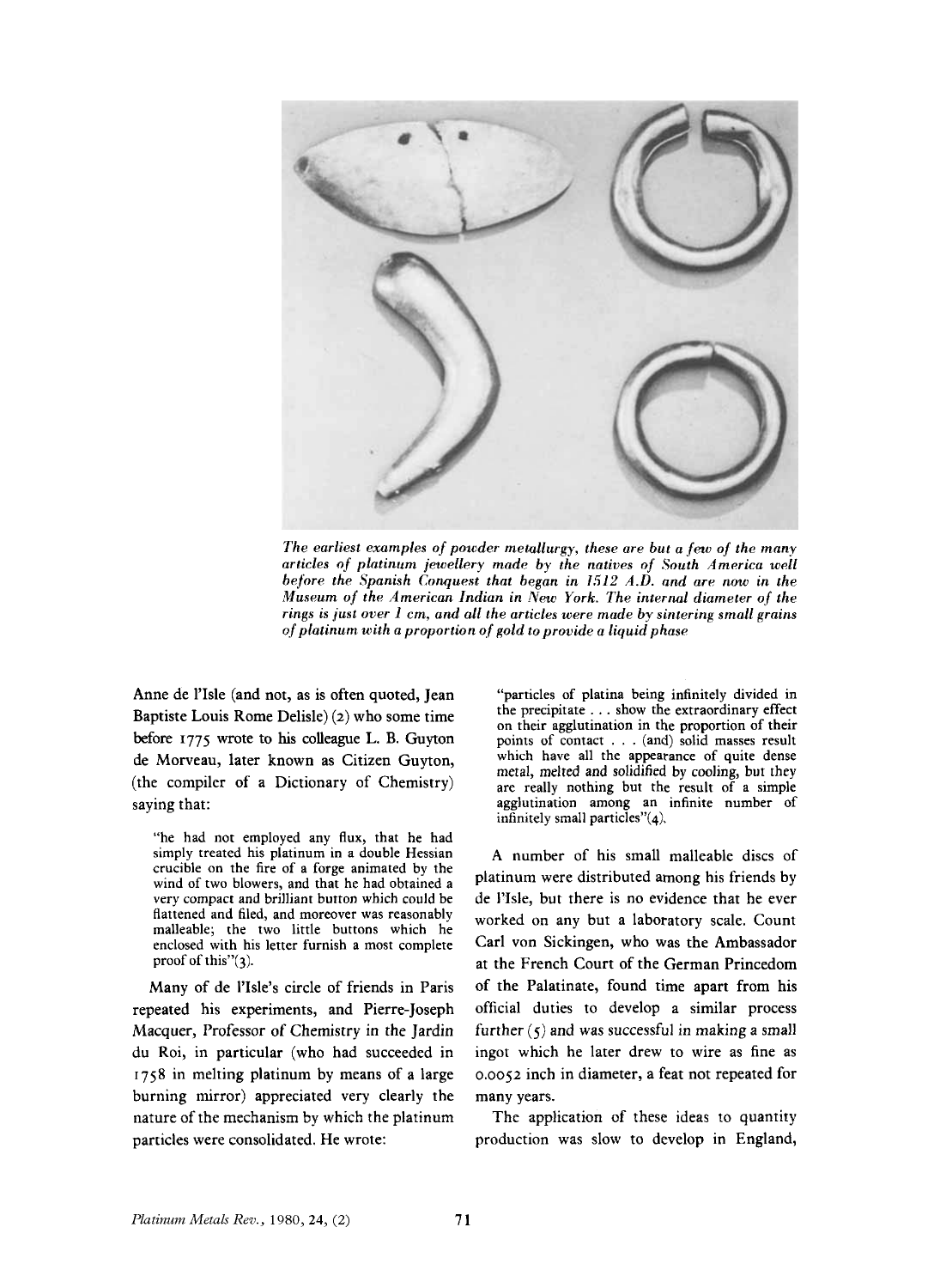

France, Germany or Scandinavia; but in Spain the efforts of Pierre François Chabaneau represent an important stage in the history of the platinum industry. As a young radicalminded French teacher he was induced by two of his students, the sons of the Count of Penaflorida to go to the newly-established Real Seminario Patriotic0 at Vergara near San Sebastian and close to the north coast of Spain to teach French and Physics. In 1781 the two de Elhuyar brothers becahe associated with the Seminary (the younger as Professor of Mineralogy) and rapidly made their name by the isolation for the first time of metallic tungsten. This was in 1783. Thereafter they took up **work** on platinum which was being imported from the Spanish-ruled South American territory of Colombia-in particular from the region of Quito in the north western province of present day Ecuador. How far the **work** was shared between the three in the early stages is uncertain, but very shortly the de Elhuyars left Spain on their appointments as Directors General of Mining in the new provinces overseas, leaving Chabaneau, who took over the Chair of Chemistry, to carry on alone. So successful was he that he was very soon able to

### **Pierre Francois Chabaneau 1754-1 842**

*Born at Xontron in the Dordogne, at the age of twenty he left France to teach French and Physics at the newly established Seminario at Vergara in the north of Spain and later became Professor of Chemistry there. In 1786 he* was *able to announce that he had succeeded in producing rrialleable platinurn but the process was kept secret on the order ofthe King of Spain. It was later revealed as a powder metallurgy process* 

announce, probably in 1786, that he had produced malleable platinum.

## **The Process Kept Secret**

The events that followed set a pattern that the platinum industry has followed ever since. The King of Spain made a strict order that Chabaneau's process should be kept secret; and this order was so well observed that the work remained quite unknown to the outside world for neaily **150** years, and **was** only brought to light in 1914 when an obscure pamphlet (6) published in I 862 came into the hands of Louis Quennessen (7), the head of the Paris firm of platinum refiners. The King installed Chabaneau in one of the Royal Palaces in Madrid, made him a Director of a Chemical Laboratory in Madrid devoted to the refining and fabrication of platinum, created a special Chair in the school of the Natural History Museum with a large annual salary and a life pension, and caused a medal to be specially struck in platinum in his honour. Chabaneau remained in charge of the work until 1799, when, largely on account of poor health, he left Spain (renouncing his pension) and retired to his native country where he lived tranquilly "to enjoy the **repose so** needed and **so** welcome after all his labours" until **his** death in January 1842 at the age of **88.** He was succeeded by Joseph-Louis Proust who had come from France in 1786 on the King's invitation and had been lecturing and doing research for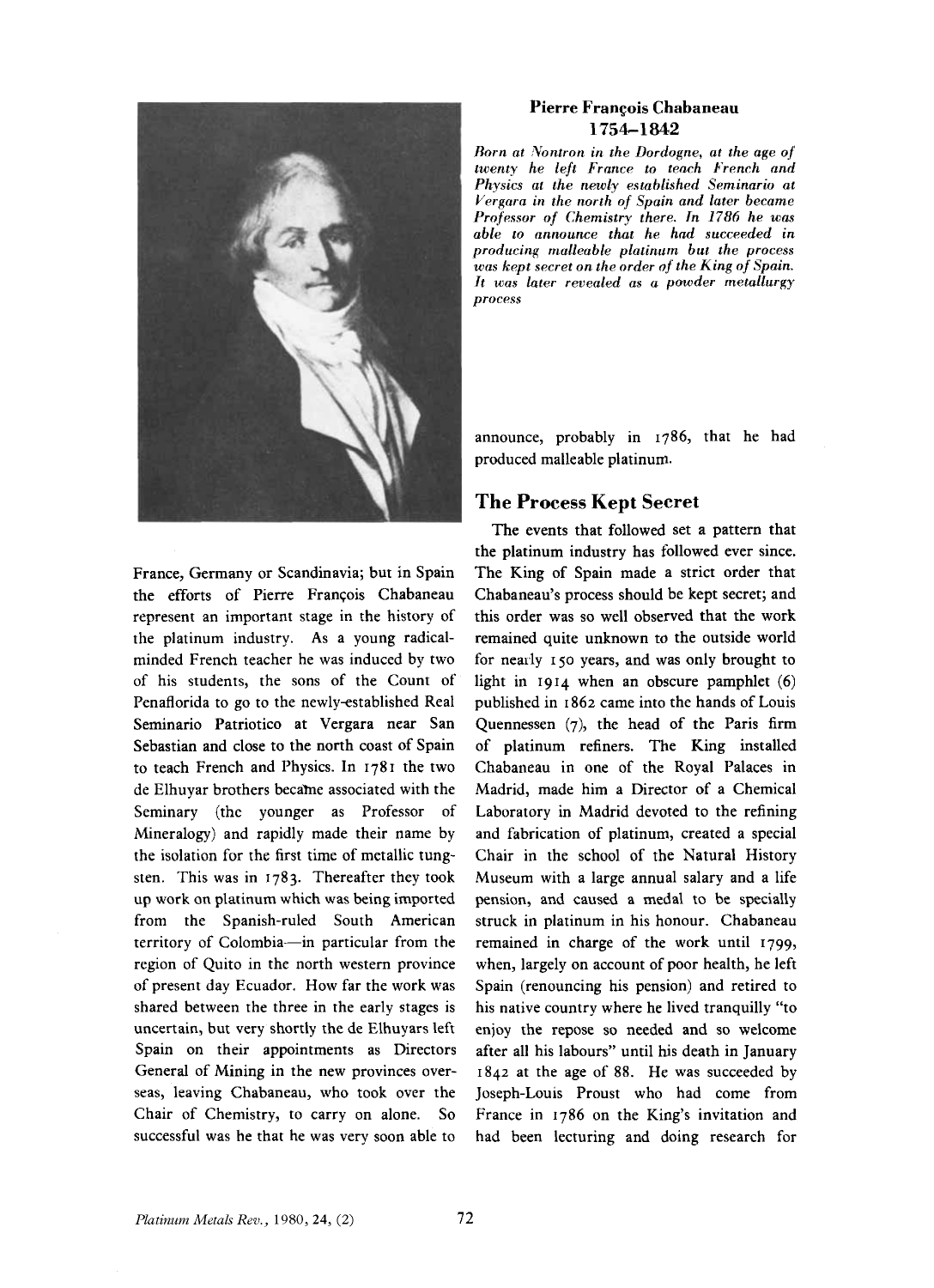eleven years at the Artillery School at Segovia. He considerably increased the rate of production of platinum, while the laboratory of Calle del Turco, where he worked in Madrid, became famous because **of** its wealth in instruments and utensils of platinum.

## **The Platinum Age in Spain**

From 1786, until Napoleon's second invasion in **1808** brought about the destruction of the laboratory, so large a business was carried on in platinum that this period has been called "the platinum age in Spain". The quantity of malleable platinum turned out over the *22* years may have averaged 14,000 to **18,000** oz Troy per year-say one third of a million ounces in all.

**At** some time around **1787** the Spanish ambassador in Paris made arrangements for Chabaneau to take some of his malleable platinum to Paris so that Janety, the court jeweller, could demonstrate his skill in fabricating it.

Janety had been producing snuff boxes, watch chains, spoons and "a set of buttons of the most rare beauty for the King", all at a very reasonable price by the very dangerous arsenic process in which a solid bar was first cast from an alloy of platinum with about *25* per cent by weight of arsenic, a brittle eutectic alloy melting at about 550°C. The bars were then carefully heated by stages in a muffle to drive off the arsenic and were subsequently forged to shape. It is a wonder that Janety survived the

### **Joseph-Louis Proust 1754-1 826**

Born in Angers the son of an apothecary, Proust *spent three years at Vergara, returned to France and then in 1786, at the invitation of the King of Spain and on Lavoisier's recommendation, came again to Spain and in 1799 succeeded Chabaneau in charge of a well equipped laboratory in Madrid. Here Proust continued and extended the work on platinum fabrication until in I808 his laboratory mas destroyed by* a *mob during the siege of Madrid by Napoleon's forces* 

**Reproduced by courtesy of the Trustees of the Wellcome Institute of The Hislory of Medicine** 

dangers of the process for more than thirty three years, and he lived to about **I 823.** 

Janety was unsuccessful in his attempts to persuade Chabaneau to reveal details of the Spanish process, but Chabaneau, for his part, did not find his powder metallurgy process to run as smoothly as he would have wished. The ingots, all too often, cracked and sometimes even crumbled away under the hammer-all for no apparent reason. Jules Delanoue, the early biographer of Chabaneau, tells (6) how the Count d'Aranda, visiting the laboratory "found Chabaneau in a frenzy engaged in throwing out of the doors and windows his dishes, flasks, and ores as well as all the solutions of platinum which he had prepared with so much trouble and difficulty, saying 'Away with it all! I'll smash the whole business; you shall never again get me to touch the damned metal'; and in fact he broke up all the apparatus of the laboratory".

Nevertheless, the work did go on and Delanoue records that only three months later Chabaneau showed d'Aranda a large cube of platinum measuring **10** crn along the sides, and weighing about **750** ounces Troy.

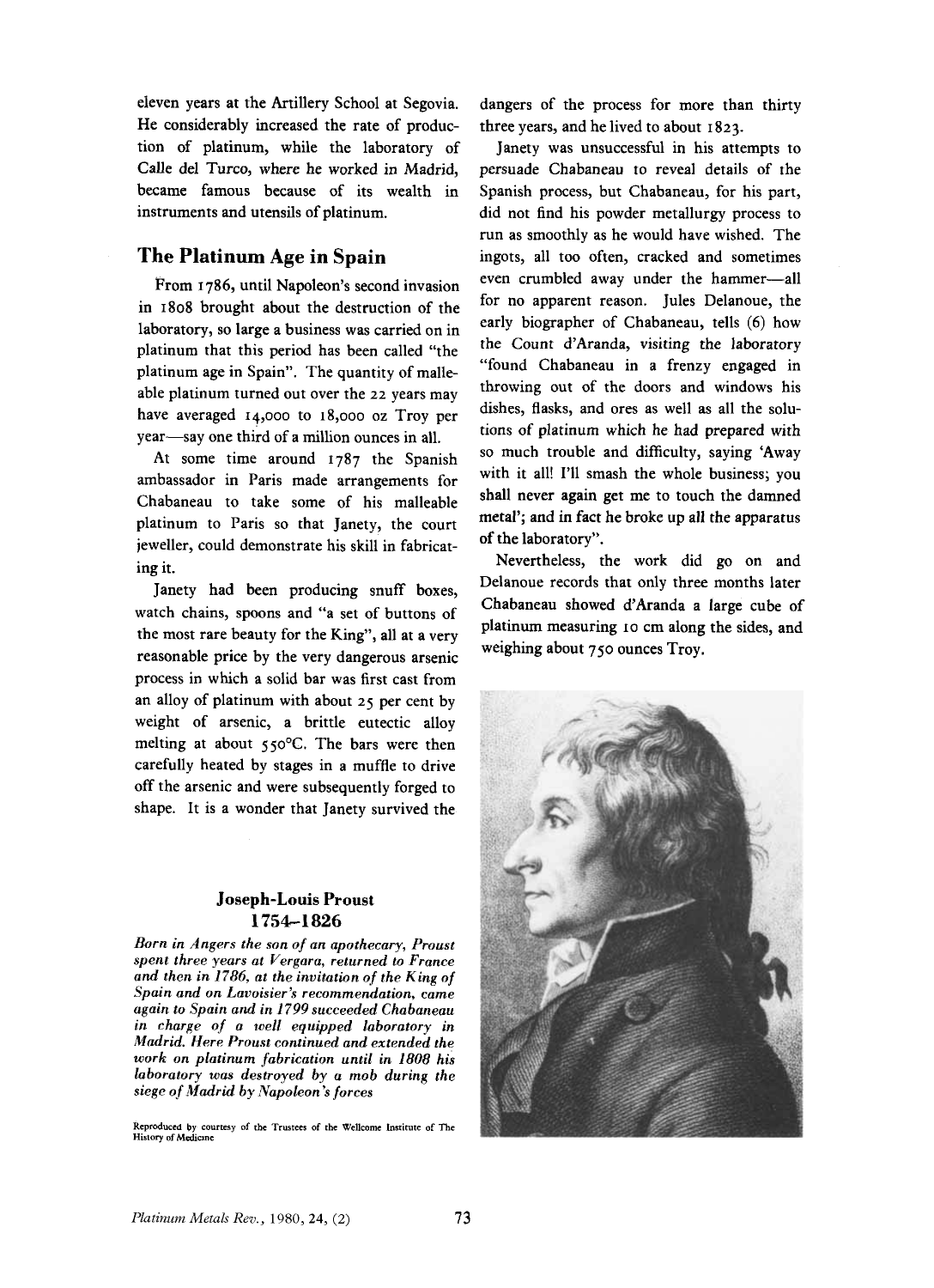Chabaneau had his own silversmith, Don Francisco Alonzo, whom he trained in making jewellery and scientific instruments. One of the most beautiful examples of his work, said to be the first object produced after Chabaneau's return from France, is a large chalice, made for the King, and presented by "King Charles **111** of Spain and the Indies" to Pope Pius **VI** and now in the Treasury at St. Peter's, Rome **(8).** 

The overthrow of the Spanish Empire during the Napoleonic wars and the disturbances of the French revolution not only wrecked the Spanish platinum industry but also caused the groups of chemists and physicists that had formed in France to be disbanded. Lavoisier **was** executed in **1794.** The official supplies of Spanish platinum also dried up. Thus it is not surprising that the next developments in the powder metallurgy of platinum were made in England, where supplies of platinum were becoming available from the smuggling trade between New Granada and the Caribbean island of Jamaica.

### **Developments in England**

In February, **1800,** Richard Knight, the young son of an ironmonger of Foster Lane, Cheapside, published in the *Philosophical Magazine (9)* an account of **"A** new and expeditious process for rendering platina malleable". This followed very closely on the lines already described but introduced one minor improvement. He noted that earlier workers found difficulty in consolidating the relatively loose sponge left after chemical refining.

**"The mass is** *so* **spongy", he wrote, "that it is hardly possible to get a single stroke applied to it before the welding heat is gone; and though** by **peculiar dexterity and address some have in this way succeeded, it has been found to require such innumerable beatings and hammerings, that most of those who have attempted it have either failed entirely** or **given it up as being too laborious and expensive."** 

He accordingly first tamped the dry precipitated platinum into a tapered crucible using a tapered plug made of the same fireclay. The assembly was heated and when red hot the plug was pressed down and then used to hammer the platinum mass "as hard as the

nature of the materials will permit". This process had the added advantage of avoiding contact of the hot platinum with iron, which **so**  readily contaminates it.

The publication of this paper probably did much to stimulate interest in the metal, in particular by a group of young men who were accustomed to hold monthly meetings (the Askesian society) under the guidance of William Allen. Allen, a member of the Society of Friends, was proprietor of the Old Plough Court Pharmacy in Lombard Street which was to become known in later days as Allen and Hanburys Ltd. In his laboratory small articles of platinum were being made early in **1805.** 

One of those who took special interest in this work was Thomas Cock, who later became brother-in-law to Percival Norton Johnson, the founder of the firm of Johnson Matthey and Co Limited. Cock worked as an assistant to Allen until his marriage in 1809, and among his contributions (10) to the technique of the powder metallurgy of platinum the following may be mentioned: (a) He seems to have been the first to give attention to the rate and temperature of heating of the ammonium chloroplatinate precipitate in order to control the particle **size** of the platinum powder. (b) He also seems to have been the first to briquette the platinum by cold compression before sintering. **This** he performed by packing the powder in layers into the mould, using a wooden plug which was hammered into the mould after each addition of platinum. Finally, an iron punch was forced into the mould "by means of a strong screw press" so that "almost every particle of air is forced out from among the platina".

#### **Wollaston's Successful Process**

In essence, however, these men, like all the other earlier workers in platinum excepting Chabaneau, were laboratory workers, interested mainly in their scientific enquiries. The first Englishman to undertake the production of malleable platinum as a large scale process was William Hyde Wollaston, who was born in **1766** in Norfolk and educated first at Charterhouse and afterwards at Caius College,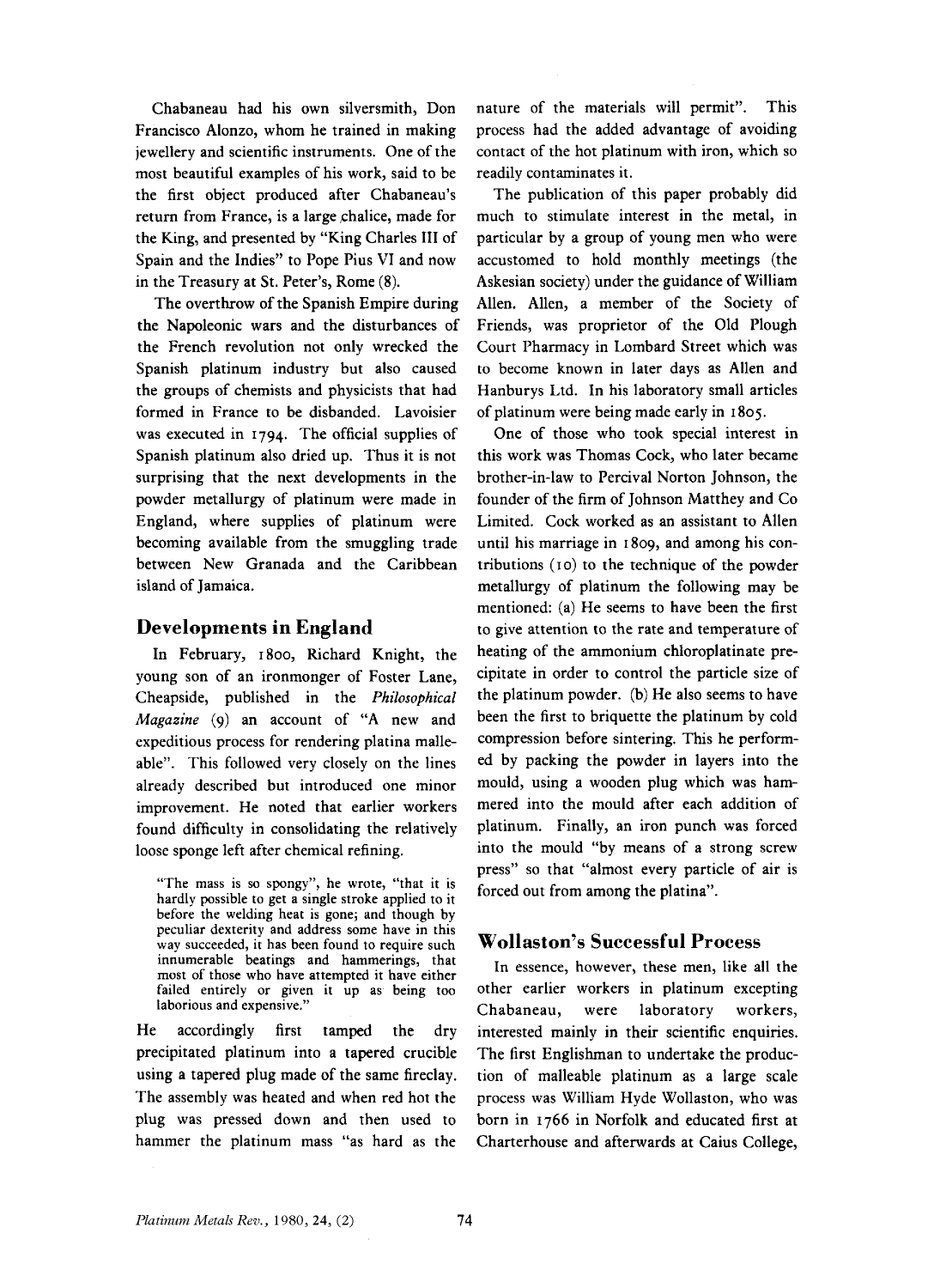

*By far the most important exponent of the powder metallurgy of platinum was William Hyde Follaston, who made available very largp quantitips of the metal but kept his process a secret until just before his death in 1828. This is the toggle press he designed for compressing his platinum sponge before forging into bars. The design of the press, which is presertwd in the Whipple Museum of the History of Science in Cambridge, enabled the applied power to be multiplied three hundred times or more, and the resulting high pressure produced a cake of platinum strong enough to be handled during the heat treatment process* 

Cambridge. There he became friendly with Smithson Tennant, the discoverer of iridium, who later for a short time was Professor of Chemistry at the University. Wollaston qualified as M.B. in **1787,** was elected a Fellow of the Royal Society in **1793,** practised medicine at Bury St. Edmunds for some years, but retired in **I 800** and came to live in London. He set up a laboratory behind his house at **14**  Buckingham Street, Fitzroy Square, and there until his death on 22nd December, **1828** he worked out and practised the refining of platinum and its fabrication on a considerable scale. He commenced operations by acquiring, with financial help from Smithson Tennant, nearly 6000 ounces of native platinum and made **a** careful scientific study of the products obtained when this was dissolved and refined. The discovery and the elf-like announcement of palladium as a new element was an important consequence of this activity. From this beginning, he developed (and, following the earlier traditions of the Spanish industry, kept secret all his life) a powder metallurgy process that worked consistently, and was moreover a commercial success. From **1800** to **1821** he is known to have treated **47,000** ounces of native platinum and to have made 36,000 ounces of malleable metal, which he sold for a total of about  $f_1$ 30,000. The greatest single use for this platinum was, remarkably enough, as a lining for the touch-holes of pistols and sporting guns, where it served to resist the corrosive action of the fumes of the gunpowder. Of greater importance industrially was its use for the manufacture of boilers for the concentration of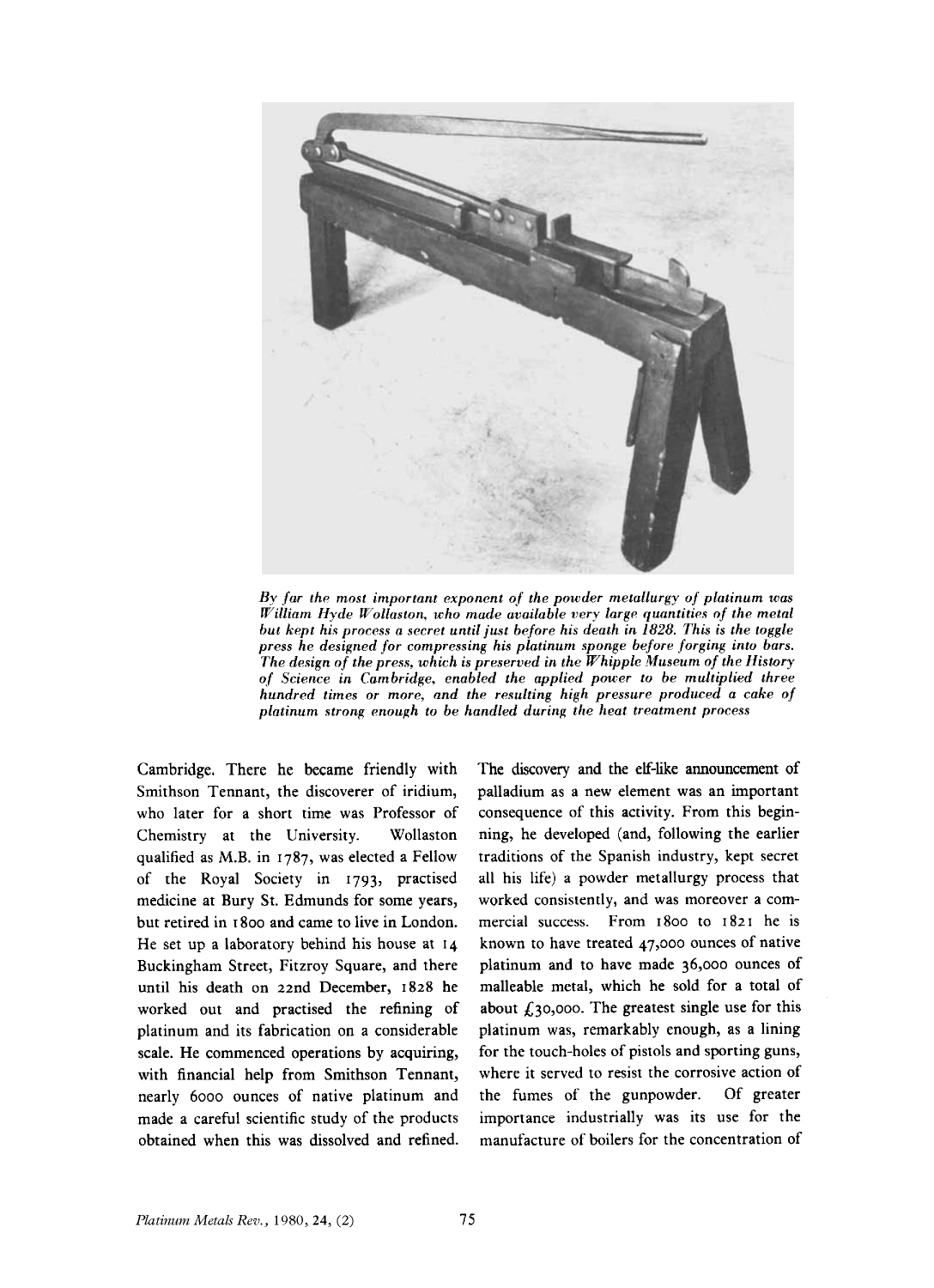sulphuric acid to make oil of vitriol, replacing the fragile glass vessels used earlier. Wollaston entered into an arrangement with Kepp, a coppersmith, of Chandos Street to make these vessels, and for this he is known to have supplied nearly 7000 ounces of metal. In addition, about 1300 ounces of Wollaston's platinum went into the manufacture of laboratory crucibles.

When Wollaston was forced to discontinue work (mainly through difficulties in obtaining supplies of crude platinum) he was persuaded to describe his process in a Bakerian Lecture to the Royal Society (I I), read on 20th November, I *828,* just a little more than a month before his death. The essential features of his procedure as he described it may be briefly indicated:

- **(I)** Precautions were taken to remove iridium as completely as possible.
- **(2)** The platinum salt was decomposed at as low a temperature as possible "to occasion the particles of platina to cohere as little as possible; for on this depends the ultimate ductility of the product" and the grey product was rubbed between the hands to powder **"so** fine as to pass through **a** fine lawn sieve".
- (3)Great care was taken not to use anything harder than wood to break **up** any aggregates and not to burnish the particles, since "every degree of burnishing will **prevent** the particles from cohering in the further stages of the process".
- **(4)** The fine powder was washed well, removing any soluble salts, leaving a uniform pulp ready for pressing.
- *(5)* The slurry was introduced under water into the die, a well greased brass barrel about  $6\frac{3}{4}$ inches long, tapered slightly, and closed with steel plugs.
- (6) Pressure was applied to the plugs by **a** toggle press "in which the applied power was multiplied three hundred times or more", to yield **a** hard cake.
- **(7)** The cake was heated to redness in a charcoal fire and then placed on a layer of clean quartz, covered by a refractory pot, and sintered for twenty minutes at the maximum

temperature that could be reached in a wind furnace. It was then ready for careful hot forging.

## **An Air of Mystification**

Wollaston's paper **is,** on the face **of** it, a plain unvarnished cook-book type account of the process he "put in practice for a series of years, without seeing any occasion to wish for further improvement". At the outset, there is a suggestion that other workers had not always exercised sufficient care in purifying the platinum from all traces of iridium. This has given rise to a widespread impression that the presence of traces of iridium were responsible for irregularities in the products of earlier workers.

This, however, simply is not true, and Wollaston must have known it to be untrue, since it is not conceivable that he, so closely associated with Smithson Tennant, the discoverer of iridium, had not observed its action as **an** alloying element with platinum. Mixtures of platinum and iridium powders can be consolidated, and worked with even greater ease than can pure platinum, and for years powder metallurgy was the preferred means of preparing alloys containing from *5* to 30 per cent iridium.

It is suggested that this rather impish attempt to cloud the issue of the secret of perfection in powder metallurgy is in line with Wollaston's known liking for mystification. It is evident that Wollaston always wished to keep his process secret and it was only under some pressure from colleagues in the Royal Society that he was induced to prepare his Bakerian lecture. However, Wollaston's paper does little to explain how he avoided the splits, breaks, and snapped samples recorded in his notebooks for **1801.** 

## **Platinum Powder Metallurgy in Russia**

Mention should here be made of one very successful early application in Russia of the powder metallurgy of platinum. In 1819, platinum was first discovered in the gold fields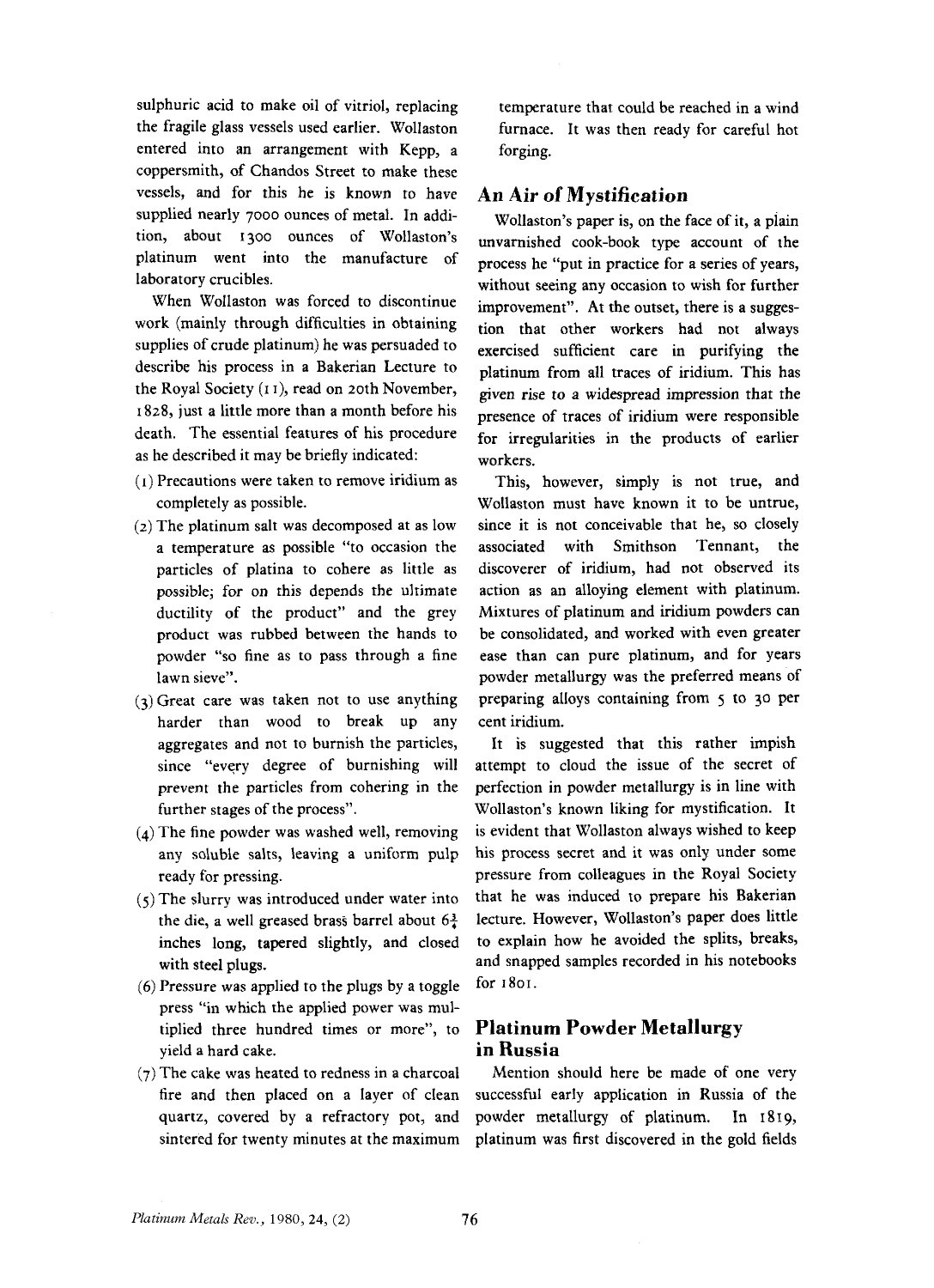of the Urals and by **I 825** such extensive alluvial deposits had been found that platinum was declared to be a state monopoly.

Working remarkably quickly, a group of Russian workers under Pyotr Grigorievich Sobolevsky, succeeded by 1827 (before the publication of Wollaston's paper) in developing a successful procedure for making malleable platinum by powder metallurgy. In details, Sobolevsky's process differed slightly from that of Wollaston. The platinum "sponge" was pressed dry and cold in a screw press and the resulting tablets (we would call them green compacts) were heated to whiteness and re-pressed in the same equipment, yielding in one operation a dense malleable product which could subsequently be forged to strip or rod and fabricated. **A** proposal that Russia should have a platinum coinage was approved by the Emperor in 1827 and the issue of 3-rouble coins began in **1828.** For the next **18** years, the production of platinum coins continued, and by **1846,** when the platinum currency was withdrawn on fears of price depreciation, **485,505**  ounces Troy of platinum had been minted as 3-, **6-** and 12-rouble coins. This was "the first period of the Russian platinum industry" and, again, it relied entirely on powder metallurgy as a manufacturing method. **A** point of interest is that iridium was not removed in refining and the coins contained some I to **4** per cent iridium. Of the total coinage issued about three-quarters were returned by the public; and of this most was later purchased for refining under arrangements negotiated by Johnson Matthey.

## **The Probable Cause of Early Failures**

An unanswered question arises from this review of the early history of the powder metallurgy of platinum. What was the cause of the cracking-which at times caused disruption in the production of malleable platinum as described **so** graphically to visitors to Chabaneau's laboratory and as recorded in some early notebooks of Wollaston.

The suggestion that this was associated with the presence of iridium has been discussed and refuted. Other attributions in the literature have been to:

- **(I)** The uncontrolled use of calcium hydroxide as a precipitant for removing impurities from the original aqua regia solution.
- **(2)** Silica inclusions in the calcined platinum sponge.

The alleged effect of lime was described by Jules Delanoue **(6)** in I **862** as **follows:** 



### **Karl Karlovitch Klaus 1796-1864**

*Also known in his German style as Carl Ernst Claus, Professor* of *Chemistry at Kagan and later at his native Dorpat, Klaus carried out a long series of researches on the platinum metals and discovered ruthenium. His knowledge* of *the chemistry* of *the platinum metals was recognised by the Russian government when in 1863 they encouraged him to*   $v$ *isit refineries and laboratories in France and Germany in order to prepare a treatise on the subject. In this monograph on the platinurn metals, published in 1883, long after his death, he pointed out that the presence of silica in the calcined platinum sponge could account for the brittleness and cracking encountered by earlier workers*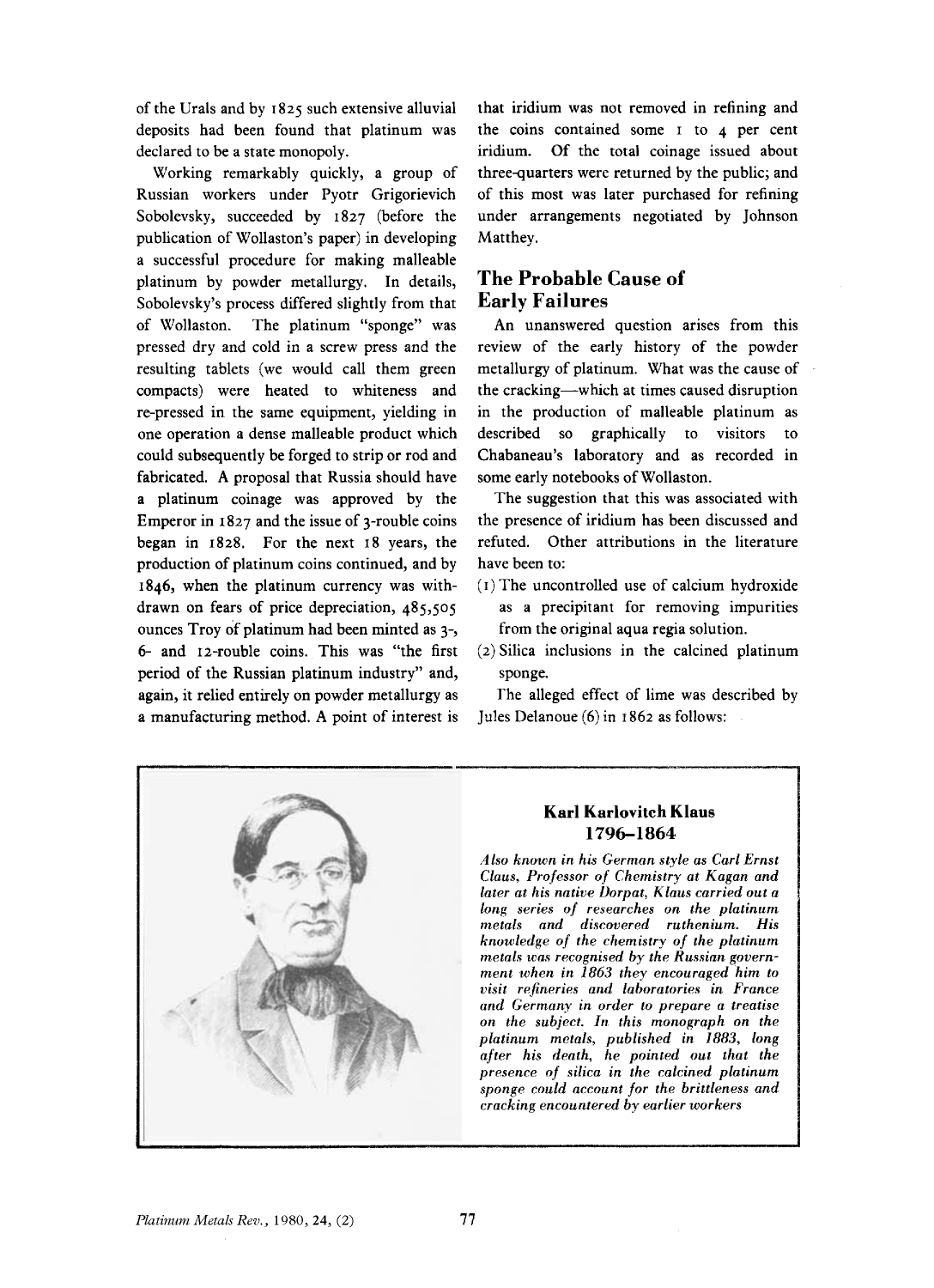"No one knew then, and indeed few know now, that lime does not precipitate platinum in artificial light, but that in daylight the metal is completely precipitated by this reagent. Chabaneau, working with lime at night, had been were in solution, while his platinum was left unprecipitated and purified. Repeating the operation by day, platinum and all were thrown down, and he was completely at sea, without being able to suspect the reason.'

Presumably this implies that Chabaneau then went on to forge the unpurified platinum; and that the impurities in some way caused the cracking. The "disadvantage of dissolved silica", some of which may be precipitated with platinum, was pointed out as long ago as 1883 by Claus (12), who wrote that:

"the silica remains in the sponge and is capable later during the heating of the platinum crucible of uniting intimately with the platinum, indeed of alloying with it, and therefore making it brittle and unsuitable for use."

As we now know silica itself cannot alloy with platinum, but reduced metallic silicon attacks platinum with extreme rapidity, forming a eutectic melting at *830°C* which penetrates rapidly deep into the metal along the grain boundaries.

There are at least three ways in which a platinum pressing may be contaminated by silicon. First, entrapped precipitated silica, as observed by Claus, may be reduced *in situ* if the pressing is heated in a reducing atmosphere. In these conditions, platinum acts as a catalyst for the reaction  $SiO_2 + R = Si + RO_2$ , encouraging it to proceed with relatively weak reducing agents R. This it does by removing Si atoms from the reaction zone as soon as they are produced, the atoms diffusing along the grain boundaries. A similar mechanism may conceivably occur between a platinum bar and the refractory on which it is supported. Wollaston states that he used clean  $SiO<sub>2</sub>$  sand for this purpose. Normally, it would not be expected that the forge fire would be sufficiently reducing to cause damage, but it is possible that a temporary failure of the air supply might lead to trouble. Finally, if sulphur-containing fuels are used or if the air-supply is contaminated with a sulphur-containing lubricating oil, there is a possibility that the volatile compound SiS, may be formed by reaction of sulphur, carbon and a siliceous refractory **(13).** This compound attacks platinum vigorously, with disastrous results.

So it would appear that slight unsuspected changes in the heating arrangements-a sudden check of the air supply when the temperature of the glowing coals was particularly high, the inclusion of some pyrites in the coal, some sulphur-containing compounds in waste added to brighten the fire, even some organic compounds in the grease used on the forge tongs-any of these would be expected to contribute to these disastrous plagues of cracking.

## **Modern Practice**

In England, powder metallurgy remained the only method of producing malleable platinum until about **1858,** when platinum started to be melted in the lime block furnace invented by Deville and Debray. Thenceforth, for many years, both processes were used side-by-side on an increasing scale; and it was not until about **1930** that, with the introduction of the electric induction furnace and the use of such refractories as zircon, melted platinum accounted for the greater part of the industry's production.

A limited quantity of platinum has, however, always been made by the powder metallurgy process; the dry powder is usually compressed at about 50 ton/in<sup>2</sup> in steel dies and the compacts are sintered at a temperature of about  $1300^{\circ}$ C, supported on a plate of pure alumina or similar refractory. The sintered compact is either forged immediately after withdrawal from the furnace or it is hot-rolled, and further fabrication then follows normal practice.

The microstructure of annealed fabricated power-metallurgy platinum shows simply an equi-axed array of crystals with a small amount of porosity and perhaps a few inclusions. It is difficult to distinguish with certainty between porosity and inclusions, even when great care is taken in preparing and etching the section.

Powder metallurgy was used for nearly a